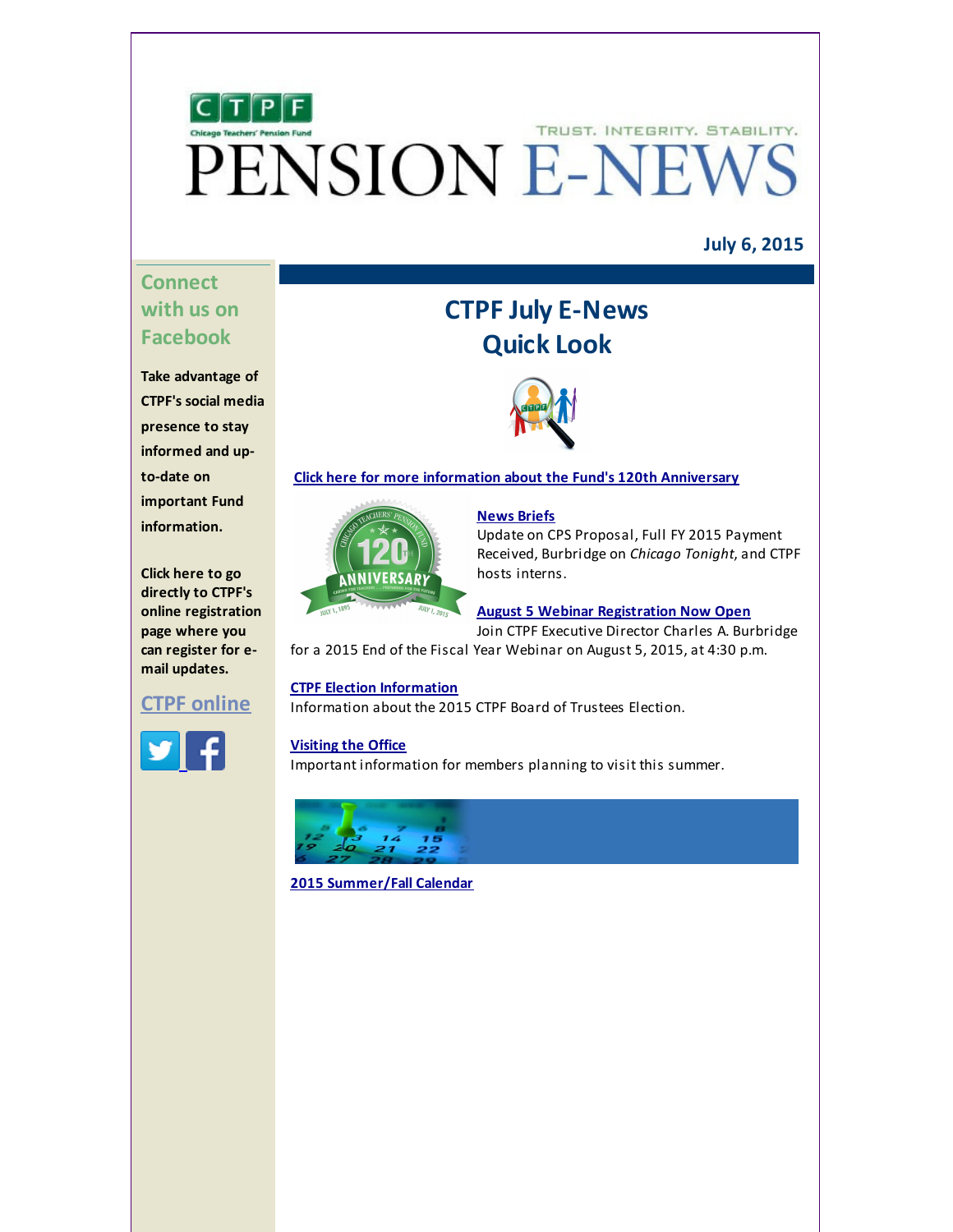

**February 16, 1895, State Representative William C. Eakins of Chicago introduced a bill to the Illinoislegislature "for the purpose of establishing a fund to be used to pension school teachers." The legislation gave the teachers of Chicago permission to establish a selffunded pension system. Pensionsfor teachers had been discussed in Illinoisfor decades, butthis wasthe firsttime thatthe State legislature had taken action. The legislation received widespread support and became law on July 1, 1895.**

#### **Click here for more [information](http://r20.rs6.net/tn.jsp?f=001Z3FfypIzxZxkwoLnKZdhgL4Z49qtFHWC-X_qwhOzJJ0D5gGRMcpIpv60eqA8NyXPzzB0GUKqmQEBqMqyXyuaTo0veHsXouhwbTX3NOEg86A1jqgEbOU-gpDBSVBZUIudW_g6EqOV928gFqjXysX6E0PrAiLZ3oBBdfrhowbJkxtC7KjYuoQcEWc14DxAk5PZhKk-z8EqG6FDVk4csHEeVWWUWwRwOHz-7pQMBqmru10a6C7QVNriqQ==&c=&ch=) aboutthe early history of the Fund.**

**July 1, 2015, the Fund celebrated its 120th anniversary, and during the next year, the Fund will highlightthe people and milestones which have shaped the past asitlooksto the future. Watch for more in Fund history in the next E-News and find updates and information on Facebook and Twitter.**

# **CPS Funding Proposal Update**

NEWS

July 1, 2015, in a CTPF Board of Trustees Meeting, representatives from the Chicago Public Schools (CPS) and the City of Chicago presented a proposal to establish a plan for funding CTPF in the event CPS is delinquent in making its statutorily required employer pension contribution for Fiscal Year 2016.

**BRIEFS** 

"Under the current statute, CTPF receives revenue once a year on the last business day," said CTPF Executive Director Charles A. Burbridge. "We are not negotiating a loan. The proposal provides a remedy in the event that CPS defaults on the statutorily required payment."

<span id="page-1-0"></span>This matter has been referred to a subcommittee of the Board of Trustees. Discussions between CPS and CTPF are ongoing.

### **CPS Makes Full Payment**

CTPF received the full pension payment due from the Chicago Public Schools for Fiscal Year 2015 on June 30, 2015.

"Full funding is essential to the health of our Fund and the financial stability of our 63,000 members," said Charles A. Burbridge, CTPF executive director. "I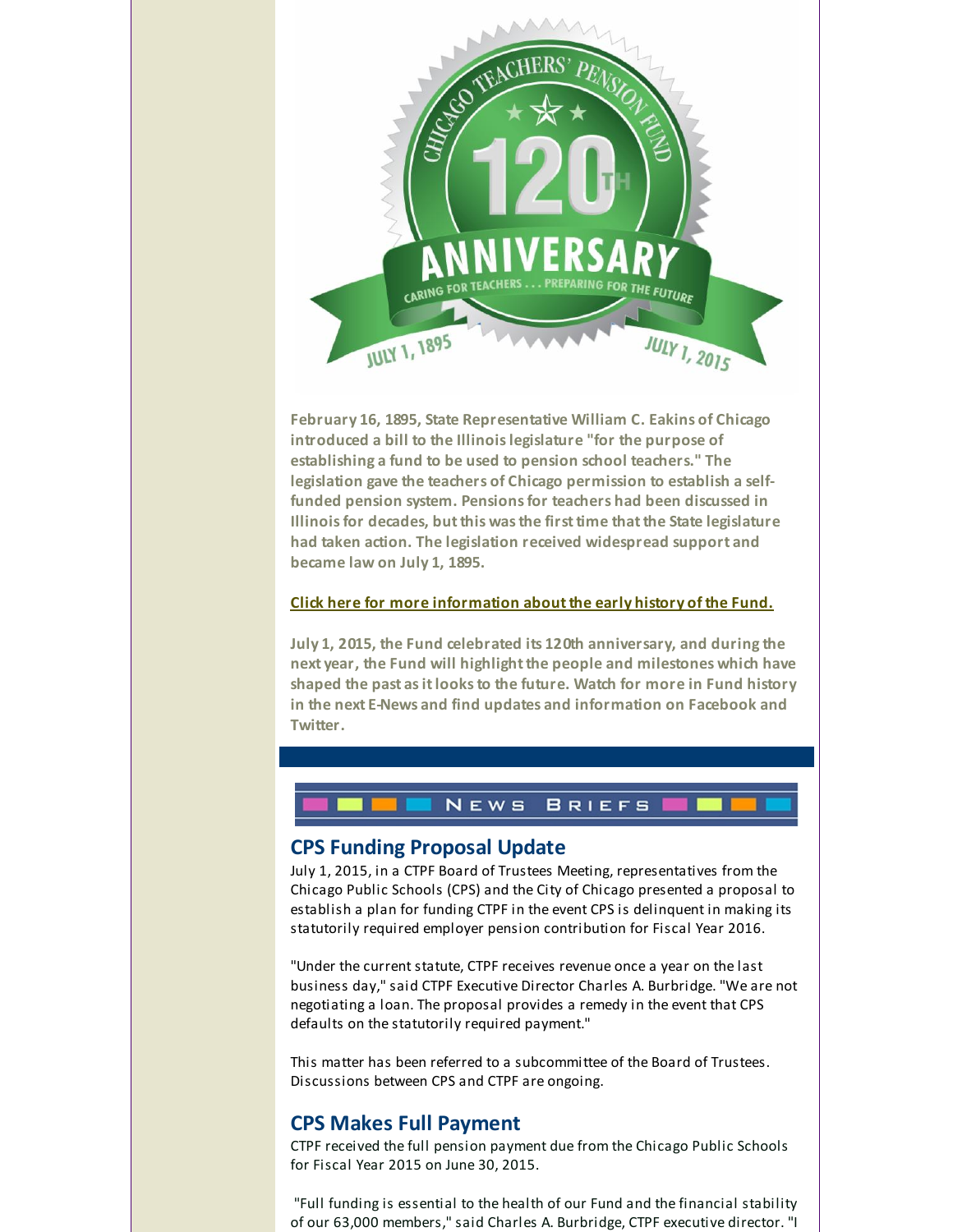hope that the policy makers recognize the need to address education funding so that teachers do not need to choose between teaching security today and retirement security tomorrow. The need for long-term solutions is not erased with this payment."

# **Burbridge Featured on Chicago Tonight**

CTPF Executive Director Charles A. Burbridge was featured on the news magazine *Chicago Tonight* in a live interview on June 30, 2015, on WTTW. The segment featured a discussion of current pension issues and review the state of CTPF at the close of the fiscal year.



**Click here to view the [segment.](http://r20.rs6.net/tn.jsp?f=001Z3FfypIzxZxkwoLnKZdhgL4Z49qtFHWC-X_qwhOzJJ0D5gGRMcpIpi3YwgvuJSnx_0gYvIByFQZsbryS7BldBTWUjWf6RKYz1rLK5cQmq-39J3yKYMPMndXQ6kYqlg226v2P3qVdVvwxNG9CAB1SvVe2BY0QELsS_FscJbMsusWIvbKyv3X0iOwS713eaQAl-aWiXt4pMEt_XH2R55dii0i0yDcL5XsK4Zllc60cAkbQV33qGPbLs43QyJF1Ngik&c=&ch=)**

# **CSBI Interns Join CTPF**

This summer CTPF again welcomes students from the Chicago Summer Business Institute (CSBI). The Institute provides summer internships for Chicago high school students and to introduces them to the financial services sector. CTPF has hosted CSBI students for the past 10 years.

This year, the Fund welcomes three students.

Pictured from left to right: Abigail Romo, senior at Our Lady of Tepeyac, Eduardo Lopez, senior at DePaul College Prep, and Corey Bevil, senior at Urban Prep Academy-Bronzeville.

"We always thrilled to be a part of this program," said Frances Radencic, special assistant to the executive director."We appreciate the opportunity to



share our experience with the students and welcome their energy and enthusiasm."



# <span id="page-2-0"></span>**State of the Fund Webinar**

Join CTPF Executive Director Charles A. Burbridge for a look back at the history of CTPF and a review of the state of the Fund. The webinar will be held: **August 5, 2015, at 4:30 p.m.** The webinar is free but registration is required. **Click here to register for the [webinar.](http://r20.rs6.net/tn.jsp?f=001Z3FfypIzxZxkwoLnKZdhgL4Z49qtFHWC-X_qwhOzJJ0D5gGRMcpIpi3YwgvuJSnx464riJRJsN2H-Zk1QYuv7ODEYRh-Zc8jCxKeHxx5CzaahqXw0h7BB_I21vldOcg7HiRnsR27-J7ikuK0IJUIp1fceieAflmOfpZ-oidKrIDyKmslTpBLgFJ5aXyUkq7HA1na1iurYyvx-L-B5xNoTzstd5lEGPyE&c=&ch=)**

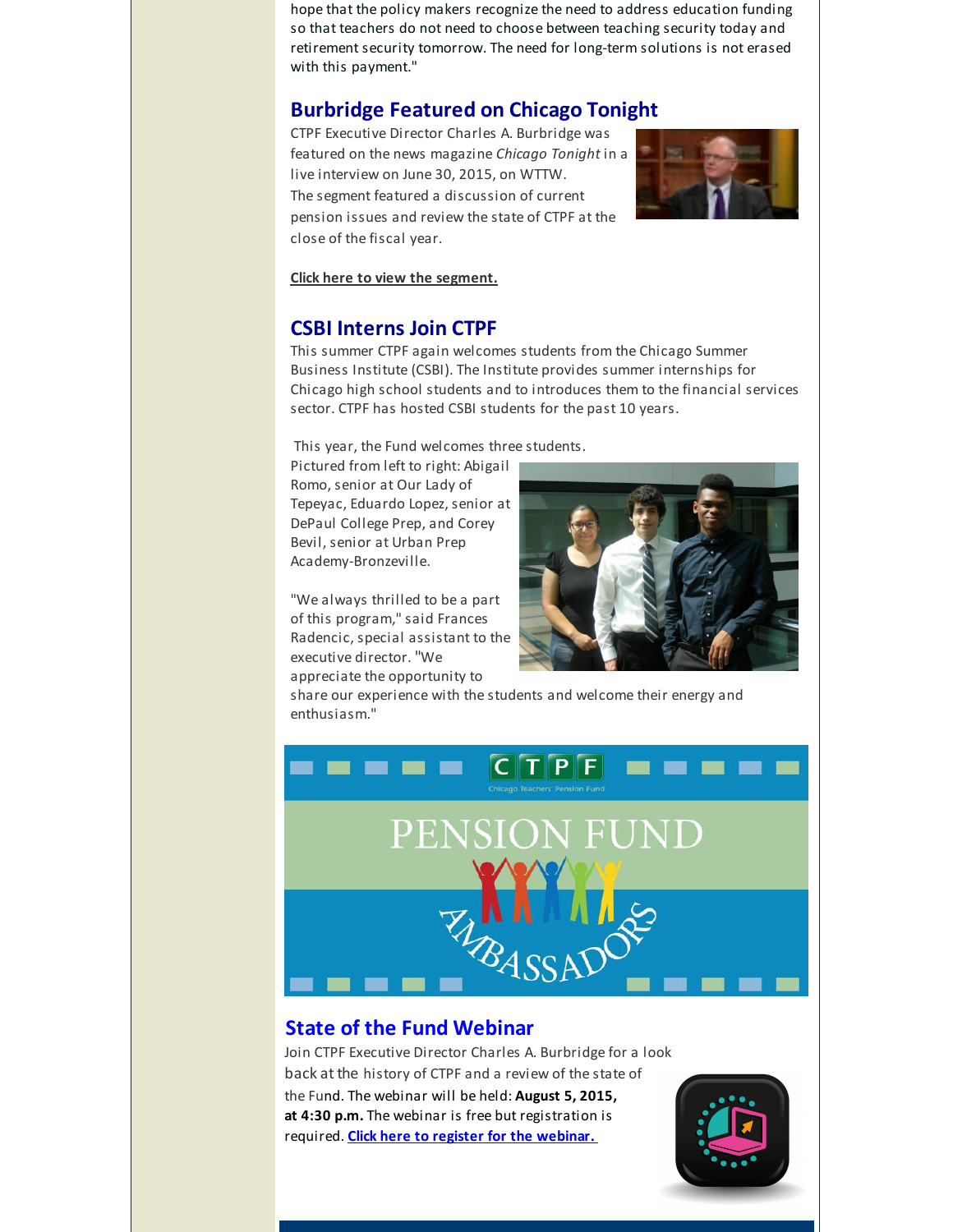

### <span id="page-3-0"></span>**2015 Board of Trustee Elections**

Friday, November 6, 2015, the Chicago Teachers' Pension Fund will hold elections for five positions on the Board of Trustees.

#### **Teacher Trustees**

The 2015 Teacher Trustee Election will be conducted in schools and at other designated polling places. Active teachers will elect two Trustees who will serve from November 2015-November 2018. A Teacher Trustee candidate must be a current contributor employed in the CPS system for a minimum of 10 years, and hold a current Illinois state teaching certificate.

#### **Pensioner Trustees**

The 2015 Pensioner Trustee Election will be conducted by mail ballot. Ballots will be mailed to all eligible voters in October, and results will be tabulated on Friday, November 6, 2015. Retired members will elect three Trustees who will serve from November 2015-2017. A candidate for Pensioner Trustee must be a service or disability pensioner receiving a monthly pension payment from CTPF.

#### **Nomination Packets**

Contact the CTPF Election Team at 312.604.1400 ext. 132 to request a packet. Candidate eligibility will be verified before the packet can be issued. Completed nomination packets must be returned by 5:00 p.m., Thursday, October 1, 2015.

#### **Additional Information**

Additional election information is available at CTPF Election Central at **[www.ctpf.org.](http://r20.rs6.net/tn.jsp?f=001Z3FfypIzxZxkwoLnKZdhgL4Z49qtFHWC-X_qwhOzJJ0D5gGRMcpIpg-l9sCqzm_mSmn1NqWSgYVJKtHweWuQvEeJktjPygopGR5v_49Nl55Yvl8oNQmT8cB3_lFyA_Vu9I7S_jRrXdY83BKDLhJhGw3dXq-A5bvcqluHUZkPfA4=&c=&ch=)**

# <span id="page-3-1"></span>**Planning to Visit? Plan ahead...**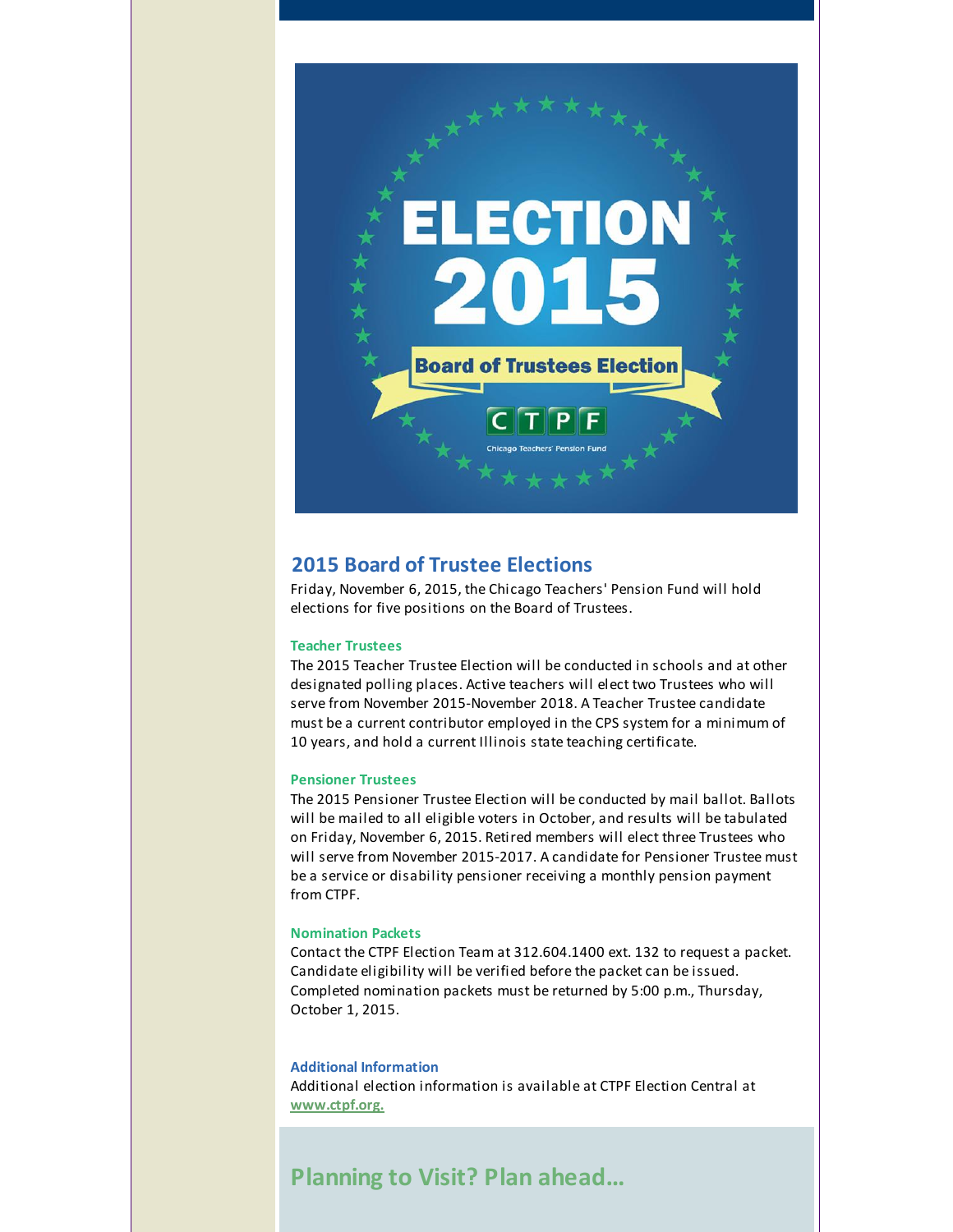If you plan to visit the office this summer, it's always a good idea to schedule an appointment. Scheduled appointments are available Monday through Friday from 8:00 a.m. to 4:00 p.m.

Merchandise Merci<br>Mart Trump International Hotel & Tower Is W. Carroll Ave Chicago  $rac{cago}{imes}$ Çΰ, He W.Wacker.D Sqt  $\Omega$ **Jerk/Lake** W Lake St  $\blacksquare$ **M** State z ă Ran W Couch Pl. Wacker Lake  $\blacksquare$  W W Randolph St Π Map data ©2011 Goegle, Sanborn,

Walk-ins are accepted on a first-come, first-served basis, between 9:00 a.m. and 3:00 p.m., @2011 Google

but wait times will vary and may be lengthy during busy periods. Walk-in visitors cannot be accommodated after 3:00 p.m.

Call 312.641.4464 to schedule an appointment. CTPF is located at 203 North LaSalle Street, suite 2600, Chicago, Illinois 60601-1231

### **Parking and Transit Information**

The 203 North LaSalle building has a self-park garage. Garage entries are located on Lake Street between LaSalle Street and Clark Street and on Clark Street between Wacker Drive and Lake Street (look for self-park signs at entrances). Reduced parking vouchers, available from the CTPF office, can be purchased for \$18, **(check only, no cash).**

The 203 North LaSalle building has direct access to the [CTA](http://r20.rs6.net/tn.jsp?f=001Z3FfypIzxZxkwoLnKZdhgL4Z49qtFHWC-X_qwhOzJJ0D5gGRMcpIpu2brKPcbmjPR17BD90vFPJ-yu6WxiAKBiQkYd_yhMlSTx3U6jPdL9k102HQQ9uei_EY7vzk1M3Q7PYI5nkOf3msWg2SmZE8-ExGKMjdPTSz37Ba0Y8PdMmQP7T1xah-0L9nPryRTCyOX6aX9xBHj80IcUpq3Irg74w0GaYAcvYgRxX1bTDpPtE=&c=&ch=). The CTA's blue, green, brown, pink, purple, and orange lines all stop at Clark and Lake. Follow the signs to the 203 North LaSalle building when you exit the train.



# <span id="page-4-0"></span>**2015 CALENDAR**

Trustee meetings, held in the CTPF office, are open to the public. Please confirm meeting times/dates at www.ctpf.org.

### **July**

### **16**

9:30 a.m., CTPF Board of Trustees Meeting

### **August**

4:30 p.m., WEBINAR: State of the Fund, **click here to [register.](http://r20.rs6.net/tn.jsp?f=001Z3FfypIzxZxkwoLnKZdhgL4Z49qtFHWC-X_qwhOzJJ0D5gGRMcpIpi3YwgvuJSnx464riJRJsN2H-Zk1QYuv7ODEYRh-Zc8jCxKeHxx5CzaahqXw0h7BB_I21vldOcg7HiRnsR27-J7ikuK0IJUIp1fceieAflmOfpZ-oidKrIDyKmslTpBLgFJ5aXyUkq7HA1na1iurYyvx-L-B5xNoTzstd5lEGPyE&c=&ch=)**

### **20**

**5**

9:30 a.m., CTPF Board of Trustees Meeting

### **September**

**7** Labor Day Holiday, Office closed

# **17** 9:30 a.m., CTPF Board of Trustees Meeting

# **October**

**1**